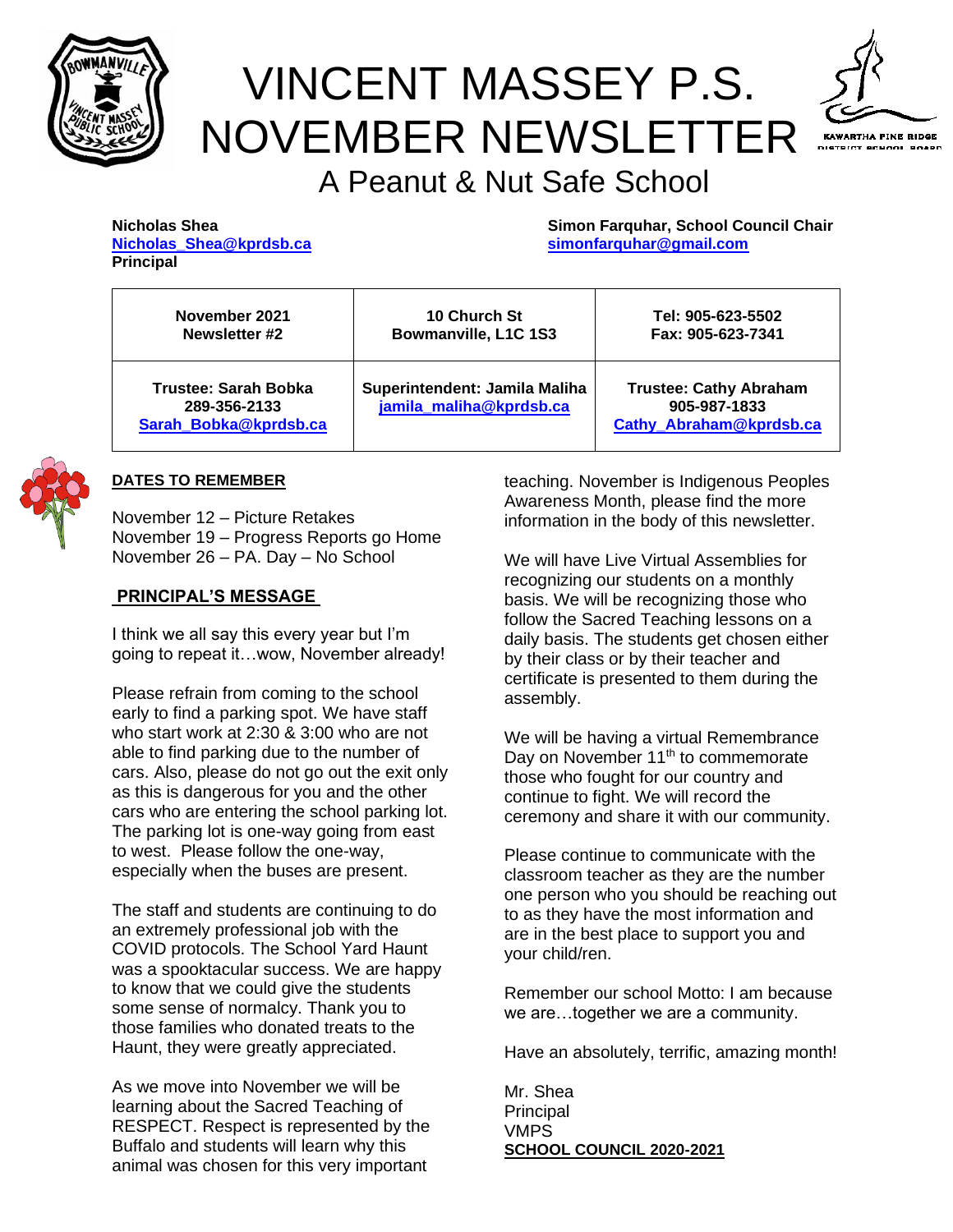The first virtual meeting and elections for the upcoming school year's **School Council** were held on Monday September 27<sup>th</sup>. The 2021-2022 council consists of:

Chair – Simon Farquhar Co – Chair – Korri Bickle Secretary – Desiree Newman Treasurer – Jodi Gorham and Cindy Williamson

Tentative Virtual Meetings are scheduled for:

| Monday Oct. 4 <sup>th</sup>                 | Monday February 7th        |  |
|---------------------------------------------|----------------------------|--|
| Monday Nov. 1 <sup>st</sup>                 | Monday March 7th           |  |
| Monday Dec. 6 <sup>th</sup>                 | Monday April 4th           |  |
| Monday Jan. N/A                             | Monday May 2 <sup>nd</sup> |  |
|                                             | Monday June 6th            |  |
| Mootings will be Virtual from 6:20 7:45 n m |                            |  |

**Meetings will be Virtual from 6:30-7:15 p.m.** 

# **Help Kids Start the Day with a Full Belly**

Join us at the Longworth & Scugog FreshCo from November  $14<sup>th</sup>$  – November  $20<sup>th</sup>$  as we support our local primary schools Breakfast and Snack Programs.

From November  $12<sup>th</sup>$  – November  $20<sup>th</sup>$ , all food donation bags at the Longworth & Scugog FreshCo will have the most needed food items our local primary schools need to run their breakfast and snack programs.

Did you know, all 11 Primary schools in Bowmanville have either a Breakfast or Snack Program? All food donation bags sold between November 12<sup>th</sup> and 20<sup>th</sup> will be divided between all participating schools. Don't want to purchase a donation bag? You can make a monetary donation which will also go to the schools to purchase perishable items such as yogurt, fruit and vegetables. The bags contain items such as the following school friendly items and cost \$10 each:

- 1. Granola Bars
- 2. Crackers
- 3. Juice Boxes
- 4. Fruit Bars
- 5. Apple sauce
- 6. Oatmeal

The number of families who rely on food banks has grown exponentially over the

past year. More families are experiencing food insecurity than ever before. The families of these children are also reliant on the breakfast and snack programs run by our local schools. Together as a community, we can help. We can help kids to start the day right, allowing them to concentrate on learning and playing rather than an empty belly.

Follow us on Instagram @freshco\_bowmanville. We will post updates on the Campaign!

| <b>DAILY SCHEDULE</b> |                                  |  |
|-----------------------|----------------------------------|--|
| 8:15                  | <b>Staggered Entry Begins</b>    |  |
| 8:30                  | <b>Entry Bell</b>                |  |
| 8:30-10:30            | <b>First Instructional Block</b> |  |
| 10:30-11:10           | <b>First Nutritional Break</b>   |  |
| 11:10-12:30           | Second Instructional Block       |  |
| 12:30-1:10            | <b>Second Nutritional Break</b>  |  |
| $1:10 - 2:50$         | <b>Third Instructional Block</b> |  |
| 2:50                  | <b>Dismissal Bell</b>            |  |

## **ADMINISTERING MEDICATION**

As per the Board's Policy Code: ES-1.5, we must have an "Administering Medication Form" completed by a parent/guardian for the school to administer any medication. Please contact the office for further information.

# **PLAN OF CARE MEDICAL INFORMATION**

Students with any potentially life-threatening illnesses or medical conditions should have received a 'Plan of Care' information package from the school. If you have not already done so please complete and return this information package to the school as per instructions enclosed. Please contact our Special Education Resource Teacher (SERT) Ms. deVries, at the school should you have any questions or require more information.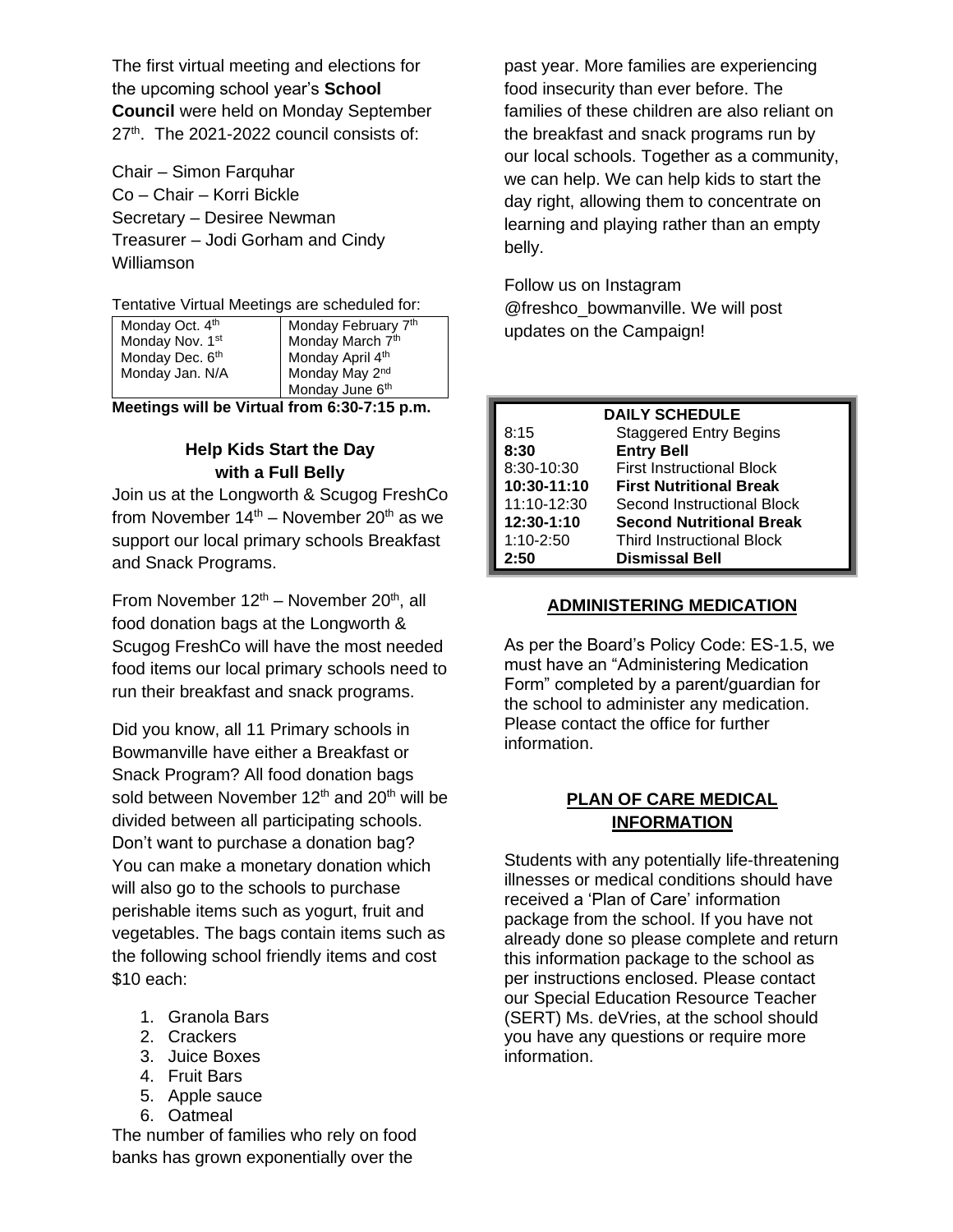# **PROGRESS REPORTS**

Progress reports will be distributed on November 19<sup>th</sup>. This progress report outlines the learning students have been doing in the last two months. This is an opportunity for you and your child to reflect on the progress that has been made at this time and to use the next steps to support their learning in the coming months. There are no marks/grades assigned at this time.



#### **POLICE RECORD CHECKS FOR VOLUNTEERS & FIELD TRIP SUPERVISORS**

KPR has recently completed the volunteer attestation process/policy for volunteers and visitors to the schools.

Please visit the Vincent Massey website <https://vincentmassey.kprdsb.ca/> and look for the red attestation link

You will still be required to have a valid police record check and vulnerable sector screening. This can be done at Durham Regional Police, Clarington, East Division, located on Hwy 2 west at the corner of Maple Grove Rd. **Please pick up a letter at the school office (it reduces the cost) to take with you when you request your police check.**

**All visitors to schools must also complete the provincial COVID 19 school self-screener prior to attending school each day:**

[https://covid-19.ontario.ca/school](https://can01.safelinks.protection.outlook.com/?url=https%3A%2F%2Fcovid-19.ontario.ca%2Fschool-screening%2F&data=04%7C01%7C%7C175789be08494ea8738608d984397476%7C2b94e694f4c94cc09af4294713f6f565%7C0%7C0%7C637686204567781270%7CUnknown%7CTWFpbGZsb3d8eyJWIjoiMC4wLjAwMDAiLCJQIjoiV2luMzIiLCJBTiI6Ik1haWwiLCJXVCI6Mn0%3D%7C1000&sdata=8JCSjWWm9Hf757b65tp6DUuPLwmEnCuDxpLGD%2FqlccE%3D&reserved=0)[screening/](https://can01.safelinks.protection.outlook.com/?url=https%3A%2F%2Fcovid-19.ontario.ca%2Fschool-screening%2F&data=04%7C01%7C%7C175789be08494ea8738608d984397476%7C2b94e694f4c94cc09af4294713f6f565%7C0%7C0%7C637686204567781270%7CUnknown%7CTWFpbGZsb3d8eyJWIjoiMC4wLjAwMDAiLCJQIjoiV2luMzIiLCJBTiI6Ik1haWwiLCJXVCI6Mn0%3D%7C1000&sdata=8JCSjWWm9Hf757b65tp6DUuPLwmEnCuDxpLGD%2FqlccE%3D&reserved=0)

Thank you for being a volunteer! We always need you and appreciate your help!

#### **CROSSING GUARD SCHEDULE**

**King/Simpson Liberty/Church** 8:00-8:30 8:05-8:30 2:50-3:10 2:50-3:10

**Mearns/Soper** 7:50-8:20 2:50-3:20



# **CROSS-WALK RULES**

Please make sure that you and your children cross at the designated crosswalks. When you do, it teaches them good safety awareness. This includes our crosswalks at Church and Liberty and the Bowmanville Mall at the lights in addition to the new crosswalk at the school.

#### **ALLERGY ALERT**

We have many children and staff at our school with allergies that can make them very sick as well as those that are life threatening. As a result, we have declared ourselves as a Peanut/Nut/**Flax**/Scent safe zone.

To ensure students and staff are in a safe environment, we ask that food containing peanuts/nuts/flax not be sent to school. For those students and staff who may use soy butter as a protein substitute for peanut butter, we ask that soy butter products be clearly labeled as such in lunches. This will ensure students and staff who are allergic to peanuts/nuts will not feel uncomfortable around soy products which are similar in appearance.

Please refrain from using strong shampoos, deodorants, and perfumes.

Thank you for ensuring that we provide a safe school environment for our students and staff.